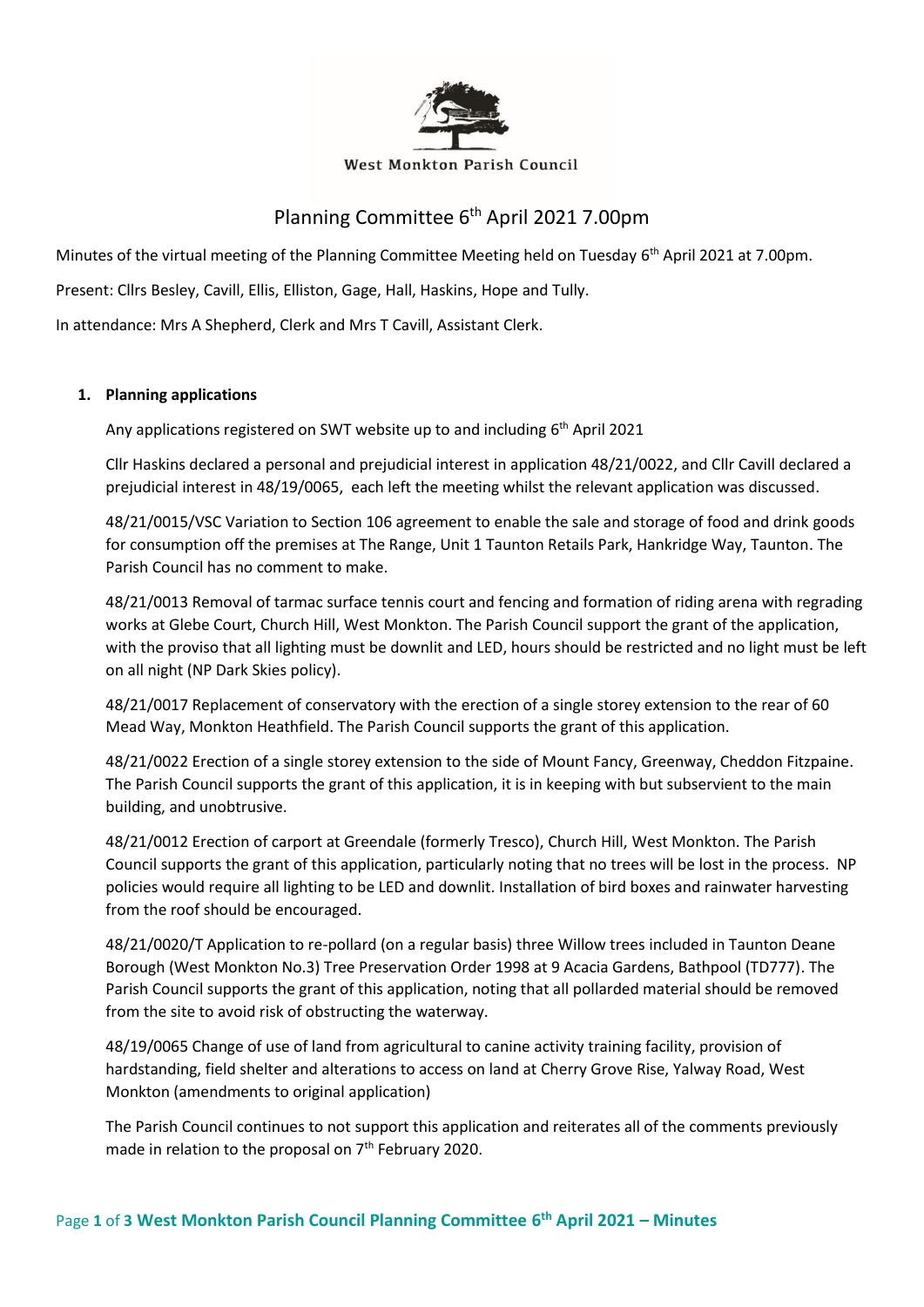The Parish Council makes the following observations in respect of the amendments that it has been asked to comment on:

- Despite the proposed addition of metal discs to the proposed fencing, the Parish Council has concerns that birds could still strike the fence, the collision could cause injury / mortality to the birds, such as raptors, which fly over the hedgerow and then drop chasing their prey and could crash into the fencing not expecting it to be there.
- The ecology and biodiversity of this site makes it unsuitable for what is proposed.

#### **Planning enforcement:**

E/0047/48/21 Breach of Condition 4 of planning permission 48/17/0024/A at Aldi, 86 Bridgwater Road, Bathpool, Taunton, TA2 8BA (The signage, as hereby permitted, shall only be illuminated during the permitted opening hours of the retail unit. Reason; To prevent adverse impact on the amenities of surrounding residents).

# Noted

# **2. MH2**

• District Centre consultation – live - <https://www.surveymonkey.co.uk/r/FB7BH2Y>

Clerk confirmed that the MH2 District Centre consultation discussed at the March PC meeting is now live and has been publicised on the PC website, Facebook page and will be in the next edition of the Village News.

The consultation will remain live until such time as an analysis is required to inform the Parish Councils response to the MH2 Planning Application, when it is made.

# • Review Tree Protection Order

The TPO plan and accompanying information in respect of the MH2 area was circulated in advance of the meeting.

There was a general feeling that the TPO plan reflected the larger trees and woodlands in the MH2 area.

It was agreed that the TPO plan would be referred to and reviewed as and when plans for MH2 are developed / shared with the Parish Council.

# **3. Community**

• Community Website Proposal

Clerk outlined the Community Website suggested structure that was circulated in advance of the meeting.

The quote provided by Somerset Web Services for the initial build and ongoing maintenance was outlined and discussed. The services of Bethan Turner, All About You, to support the ongoing management of the site and associated costs was also discussed.

The name 'Monkton Matters' for the website was supported.

It was agreed that the Clerk would forward the structure to SWS to enable them to provide an updated quote and to ask if the 'Monkton Matters' domain name was available. The formal consideration of the website proposal along with the costs to build and maintain will be discussed at the April Parish Council meeting with a view to a resolution being made.

# **4. Land next to Old West Monkton Primary School Update**

The work to clear the brambles and tidy up this piece of land has been carried out following approval at the March Parish Council meeting.

Some possible landscaping improvements were discussed. It was agreed that Councillors would take a look at the land in advance of the Parish Council meeting when improvements would be discussed further.

# **5. Sports Pitches Update**